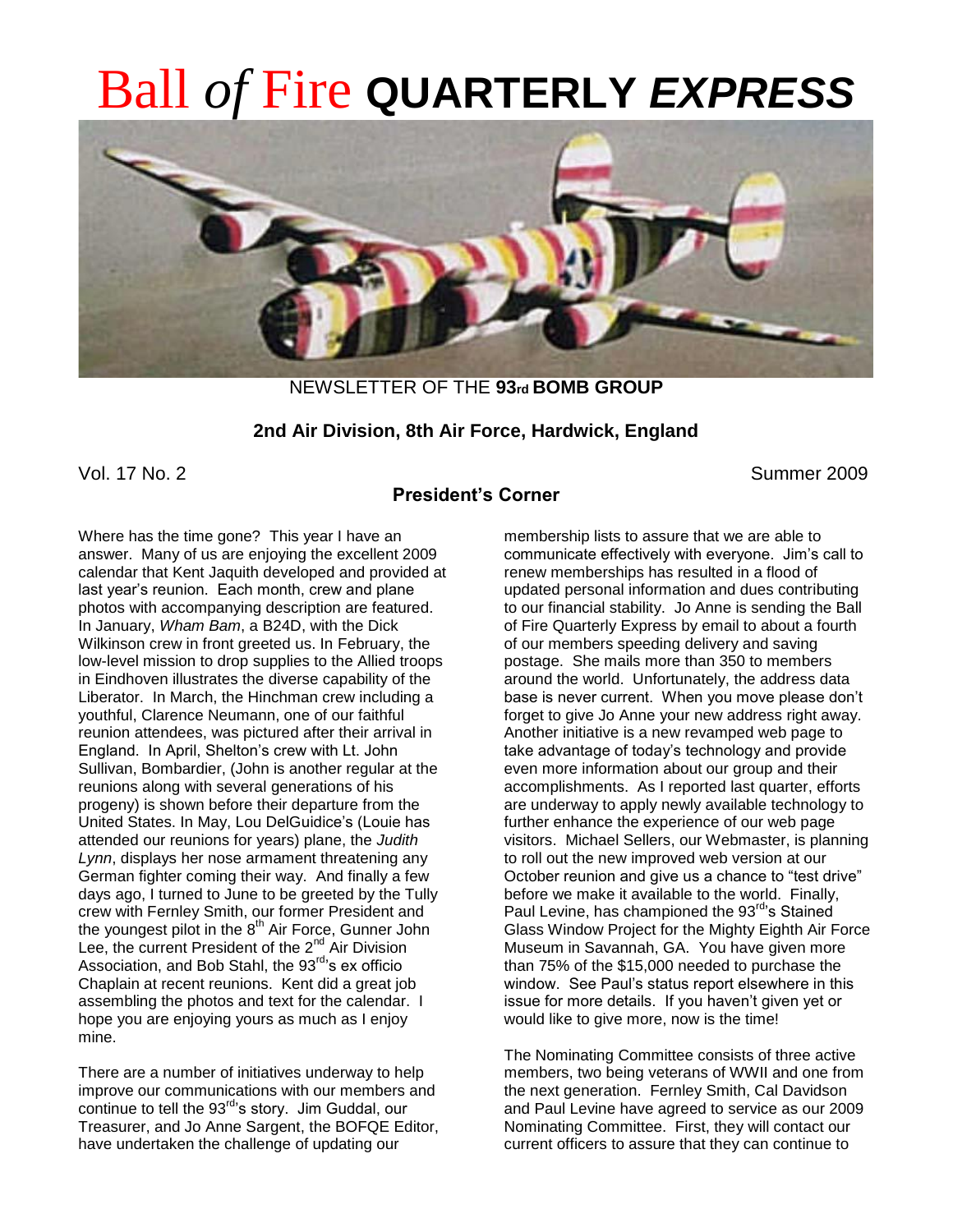serve for the second year of their two year terms. Second, they will identify the vacant positions. Third, they will seek candidates from our active members to fill the vacancies. Fourth, the Nominating Committee will present their slate to fill all vacant positions. Finally, the members will vote on the candidates at our annual meeting.

Planning for the Shreveport, LA reunion is progressing nicely. Registration information, tentative schedule, and hotel contact information are featured elsewhere in this issue. Make plans now to join us from 22 – 26 October. We are particularly hoping that our veterans who were in the 93<sup>rd</sup> when it was formed at Barksdale will return. One of only 10 Liberators left in the world, "Louisiana Belle II", a B-24J, is located at the 8th Air Force Museum. If you plan to attend let the Duran's know to assist our planning process!

*John Marx, President*

#### **2008-2010 Officers**

| President                       | John Marx            |
|---------------------------------|----------------------|
| <b>President Emeritus</b>       | <b>Paul Steichen</b> |
| <b>Executive Vice President</b> | <b>Gerald Veteto</b> |

| Secretary                    | Paul Levine    |
|------------------------------|----------------|
| Treasurer                    | Jim Guddal     |
| Editor of the Ball of Fire   | JoAnne Sargent |
| Associate Editor of BOF      | Vacant         |
| <b>Conventions Director</b>  | John Marx      |
| <b>Associate Conventions</b> | Kent Jaquith   |
| <b>Director</b>              |                |
| Historian                    | Don Morrison   |
| Associate Historian          | Vacant         |

#### **Advisory Board**

| Past President             | <b>Fernley Smith</b> |
|----------------------------|----------------------|
| Vice President to the 2ADA | John L. Lee          |
| Assistant VP to the 2ADA   | Vacant               |
| <b>Past Treasure</b>       | Cal Davidson         |

#### **Additional Critical Positions**

| Graphics/Media             | Kent Jaquith           |
|----------------------------|------------------------|
| <b>Documentary Project</b> | <b>Michael Sellers</b> |
| Photographer               | <b>Bill Sargent</b>    |
| Webmaster                  | <b>Michael Sellers</b> |
| <b>Reunion Committee</b>   | Phyllis & Joe Duran    |
|                            | Fred Weir              |

#### **Proposed By-Law Changes**

If the Executive Committee approves the proposed By-Law changes, the membership will be asked to approve the recommended changes at the annual meeting at the October Reunion. The final document will be provided to all attendees at registration for review before the Business Meeting. In general the changes accomplish the following:

- Incorporate the previously approved amendment into the document
- Expand the purpose statement
- Eliminate the extra officer positions established so that we could have a veteran and a 2nd generation member serving together
- Establish the Convention/Reunion Coordinator Title and a Convention/Reunion Committee
- Add Article IX to formalize our web page
- Add Article X to provide guidance for dissolution.
- Eliminate the outdated list of personal names of the officers.
- Make editorial corrections

If you have any questions about the recommended changes please contact John Marx, 412-327-1909 or by email at [109clearview@verizon.net.](mailto:109clearview@verizon.net)

## **Candidate Cities for 2010 93rd Bomb Group Reunions**

| Where will the 93 <sup>rd</sup> land for next year's reunion? That |                                                    | sneak peak at the candidate cities? Well here they      |
|--------------------------------------------------------------------|----------------------------------------------------|---------------------------------------------------------|
| question will be answered by the members at the                    |                                                    | are in state alphabetical order:                        |
|                                                                    | business meeting in October. But, would you like a |                                                         |
| Tucson, Arizona                                                    | Monterey, California                               | We'll provide additional information about each city at |
|                                                                    |                                                    | the reunion and ask the members to vote on a 2010       |
| Washington DC                                                      | Portland, Maine                                    | and 2011 city. Next year, we will pick the 2012 city    |
|                                                                    |                                                    | and so on--so we are always working on the current      |
| Buffalo, New York                                                  | Seattle, Washington                                | year and the following year reunions.                   |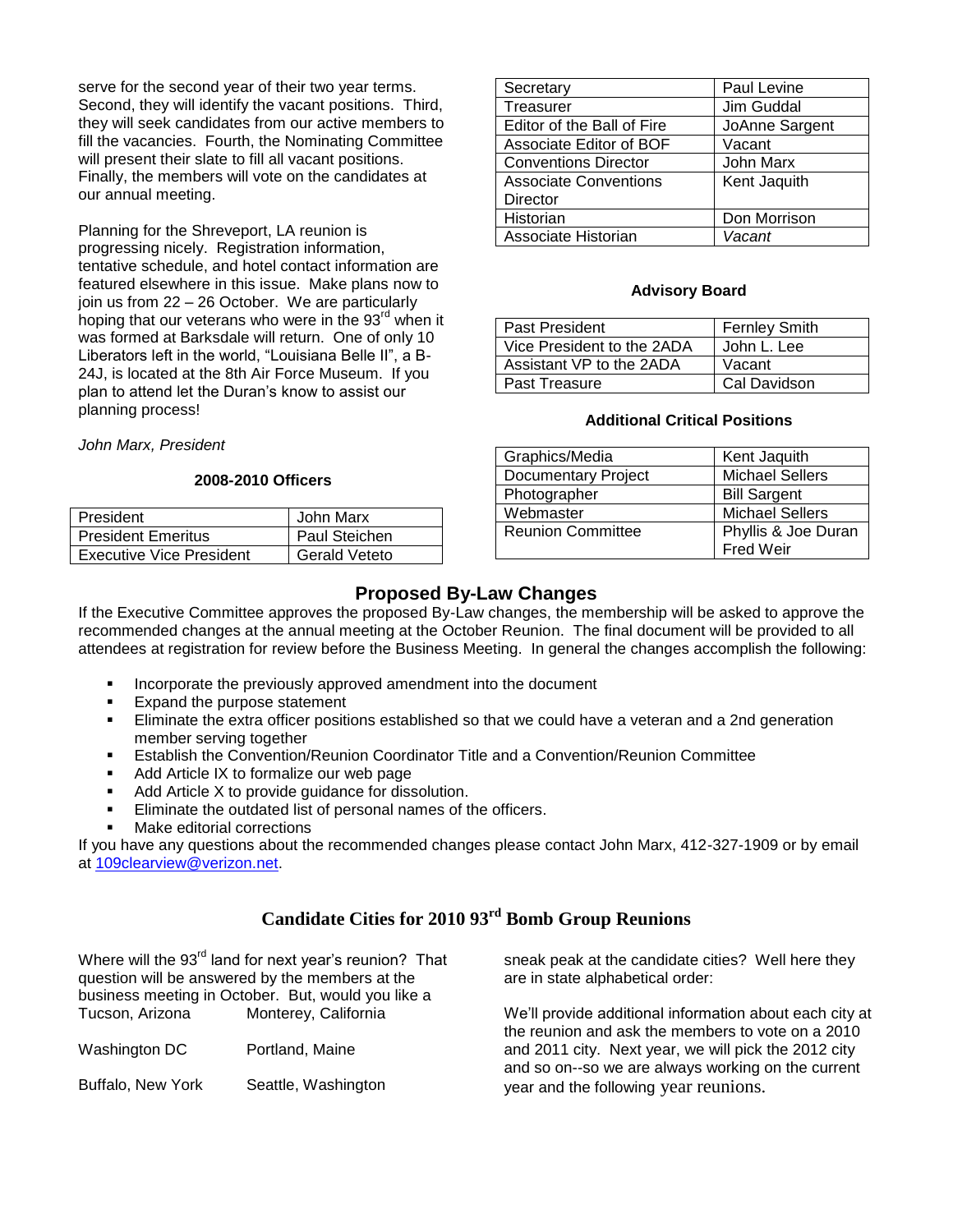## **Treasurer's Notes**

A great big **THANK YOU** to all of you Veterans, spouses and other members who have sent in your 2009 dues. Many of you have sent in 2010 dues as well. For those of you who have not sent in your 2009 dues (and 2008 dues in some cases) thank you for sending in your \$25 for 2009 plus \$20 or more donation to the 93rd's new window. As I have stated before, your "tax deductible gift for the window" will square you for any past unpaid dues.

We are working to make the 2nd ADA convention in Chicago, 3-7 September, a successful one and to accomplish some important issues effecting the memory of our Vets.

One of the issues that is very important that we address is how we will continue the 2nd ADA involvement in the Memorial Trust in Norwich, England. The average age of our Vets in now 87 which means the involvement of our Vets is going to run out in the not too distant future. For this reason, we need to take an action to give responsibility to the Next generation in regard to representation on the Board of Directors. The Heritage League has made a proposal that will be on Folks, we won't be a sustainable organization for long unless everyone keeps up their dues. Beginning with 2010 it will be easier to keep track of your anniversary date, because from now on it will always be January 1st. As Dean Martin used to say, KEEP THOSE CARDS & LETTERS COMING!

*Jim Guddal, Treasurer*

## **2nd Air Division Association Reunion**

the program in September. I have sent a copy of this proposal to several officers in the 93rd BG for review. We would like to have the 93rd play a role in this project. The 93rd has set a good example of what can be done. There are other questions that we need help with from the next generation in the area of "back up" for the Officers and Committee Chairmen. At this time there is no plan in the 2nd ADA By-Laws to carry out such a program. Therefore we need greater representation for the younger group at our convention in order to fully explore the possible solutions and take steps toward implementing the proposals that will develop if there is sufficient interest to do so.

John Lee, President 2nd ADA

## **Heritage League and the 2ADA Memorial Trust**

The following is an email John Lee sent to Brian Mahoney, President of the Heritage League on Jun 12, 2009:

Brian,

One of the issues that we will discuss at our Chicago convention is the role that the Heritage League will play in the future regarding the Memorial Trust Board of Governors. Please send a copy of the Heritage League's recommendation, to me and to Dick Robert, so that we may have a better understanding of just what the Heritage League would like to do. I would also appreciate any other recommendations that you or the Heritage League may have that should be included on the Agenda. I personally would like to see more action toward members of the

The following is the email reply from Brian Mahoney:

Dear John,

I am delighted and heartened that you have asked me to discuss timely subject of our future connection with the Trust. We have been having our own informal but high level correspondence about their vision of our relationship into the future. Our vision

HL serving as back-up to the Veteran officers and committee chairs. I would also greatly appreciate any thoughts or recommendations that can be made on how we can work toward getting more participation from the younger generation who are active in the BG's.

How are things going with the Heritage League? We were impressed with the notice of the convention that was sent by Mary Beth Dyer. It was very well done.

*John Lee*

own commitment and intent is actually explicit in the League's Mission Statement:

3. to continue the work of the 2nd Air Division *Association* in fully endowing the 2nd Air Division Memorial Trust;

4. to assume from the 2nd Air Division *Association* the roles of financially supporting the work of the American Fulbright Librarian at the 2nd Air Division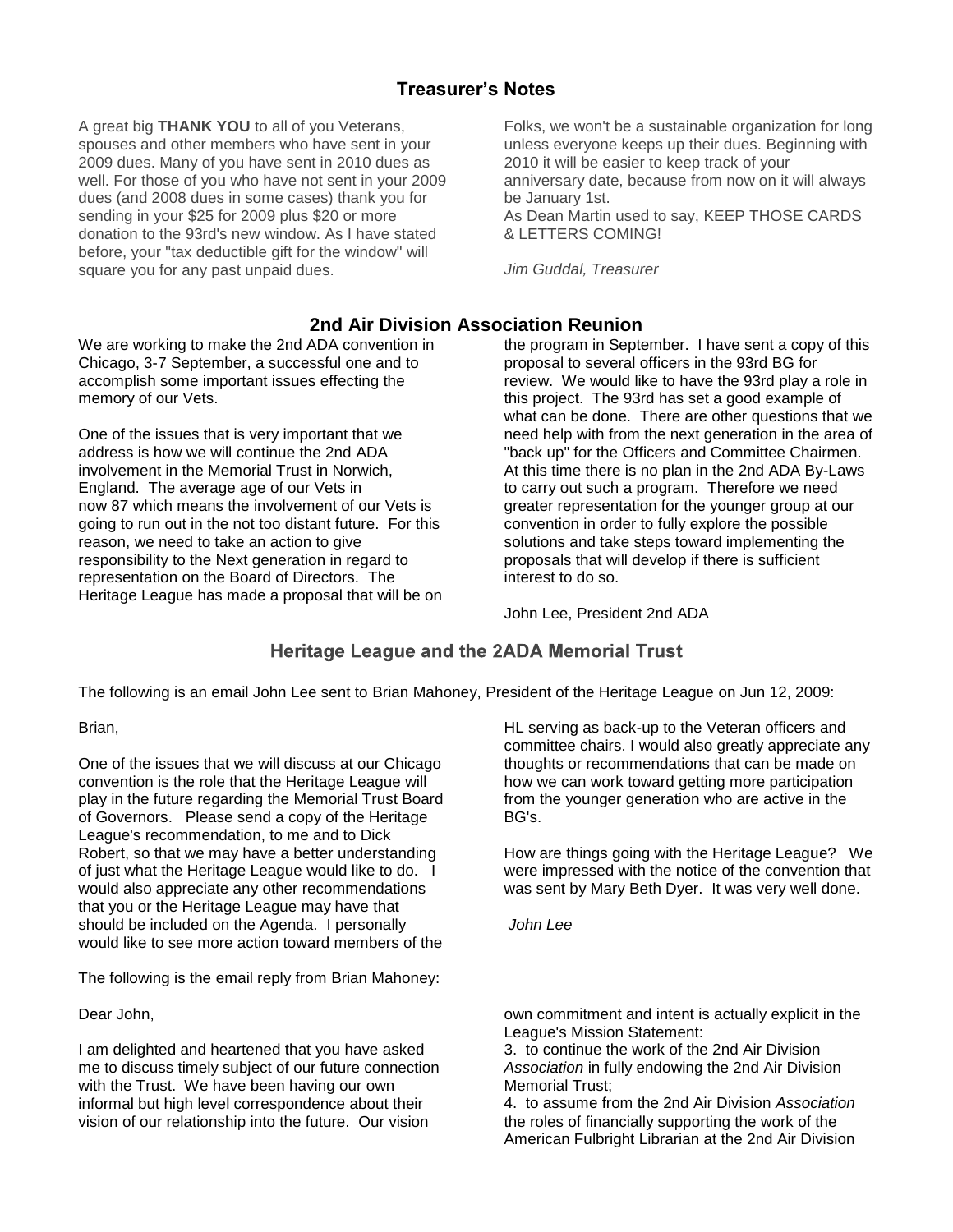#### Memorial Library (Norwich, England);

5. to encourage strong friendships and meaningful exchanges between our members and like-minded people around the United States and the world, especially in East Anglia (England)

We have no written "proposal" because what we recommend can be stated in one sentence:

#### **We would like the 2nd Air Division Association to request the Trust Governors to convert the voting member seat now held by a 2ADA member, into a perpetual voting seat to be filled by a Heritage League member.**

Since you have asked, and in anticipation of you circulating our case for this proposal, I am laying out the thinking of my Heritage League Executive Committee colleagues, and which I also informally shared with Chuck Walker in Grapevine. Please DO circulate this as you see fit.

#### HERITAGE LEAGUE VOTING SEAT ON 2 ADA MEMORIAL TRUST BOARD OF GOVERNORS:

#### BENEFITS FOR THE 2 ADA

1) An assured perpetual American presence in the governing body of the "living Memorial" will sustain the living connection between the WW II service and sacrifice of the Second Air Division it commemorates, and the descendants of those who served in that remarkable military outfit.

2) The formal relationship, and the travel to Norwich which it entails, will continue to promote ongoing personal relationships between individuals on both sides of the pond who are committed to keeping your memory accurate and alive. You could rest assured that the Anglo-American friendship candle will not flicker out, but will continue to have a solid foundation.

#### **BENEFITS TO THE MEMORIAL TRUST**

1) Please consider this language from the website of the Memorial Library, and imagine how painful it will be for them to rewrite it in the very near future, if they do not have a formal, strong, institutional connection with an American non-profit:

**Who administers the Memorial Library?** The Board of Governors administers the Memorial Trust, a registered UK charity, and operates in very close consultation with the Norfolk County Council Library Authority, and with the Executive Committee of the 2nd Air Division Association. The Trust employs a part-time Trust Librarian, a Library Manager, and two Library & Information Assistants. Through funding raised by the Second Air Division Association, a scholarship is awarded annually to an American postgraduate student studying at the University of East Anglia, and the 'American scholar' is also part of the

Memorial Library team. Also represented on the Board of Governors is the Cultural Attache at the American Embassy in London and a representative of the 2nd Air Division Association. The Trust works closely with other organizations interested in Anglo-American relations including the University of East Anglia, the Imperial War Museum Duxford, the Muckleburgh Collection at Weybourne and the Mighty Eighth Heritage Museum in Savannah, Georgia, USA.

After the dissolution of the 2 ADA, the ability of the Trust Governors to liaise with American institutions and societies will be limited if they do not have in their midst a US citizen of some standing. The ability of the Trust to develop and sustain individual and corporate support will be enhanced by having an American member on its board, a committed, high level volunteer, whose participation will stand as a considerable endorsement of their mission.

2) A related matter will be facilitation of substantial American individual gifts or bequests, or institutional or corporate gifts, without the inhibition of confiscatory taxing. The 2ADA, a recognized US tax exempt organization, has what the IRS regards as effective participation in oversight and governance of the Trust, and thus it can receive for the Trust substantial contributions which retain tax exemption. The IRS would regard the League, if it "assumed the seat" of the 2 ADA, as able to continue that tax-free conduit to the Memorial Trust.

#### **BENEFITS TO THE HERITAGE LEAGUE OF THE SECOND AIR DIVISION (USAAF)**

1) Among perpetual non-profit organizations, there is none so close to our very focused and weighty mission and legacy as the Second Air Division Memorial Trust. When we wrote our mission statement and committed ourselves to working with like-minded others into the future, it was the Memorial Library we had foremost in our hearts and minds. As we have made clear to the Governors, we are ready to make the commitment to fully and formally participate, supporting the travel of a mutually agreed League member to the AGM and other meetings.

2) We laud the remarkable extension of warm and deep friendship between scores in your generation and dozens of fine East Anglians, and note that the formal connection and common activities of the Memorial Trust and the 2ADA underpin all of the great conventions there, the remarkable and substantial presence of Governors, Library staff, and their families, at reunions "over here." We want to see this personal connecting continue, and help it evolve as needed to sustain it. While this might be possible without any formal relationship between the two organizations in the world that concern the Second Air Division in WW II, it is hardly assured without it.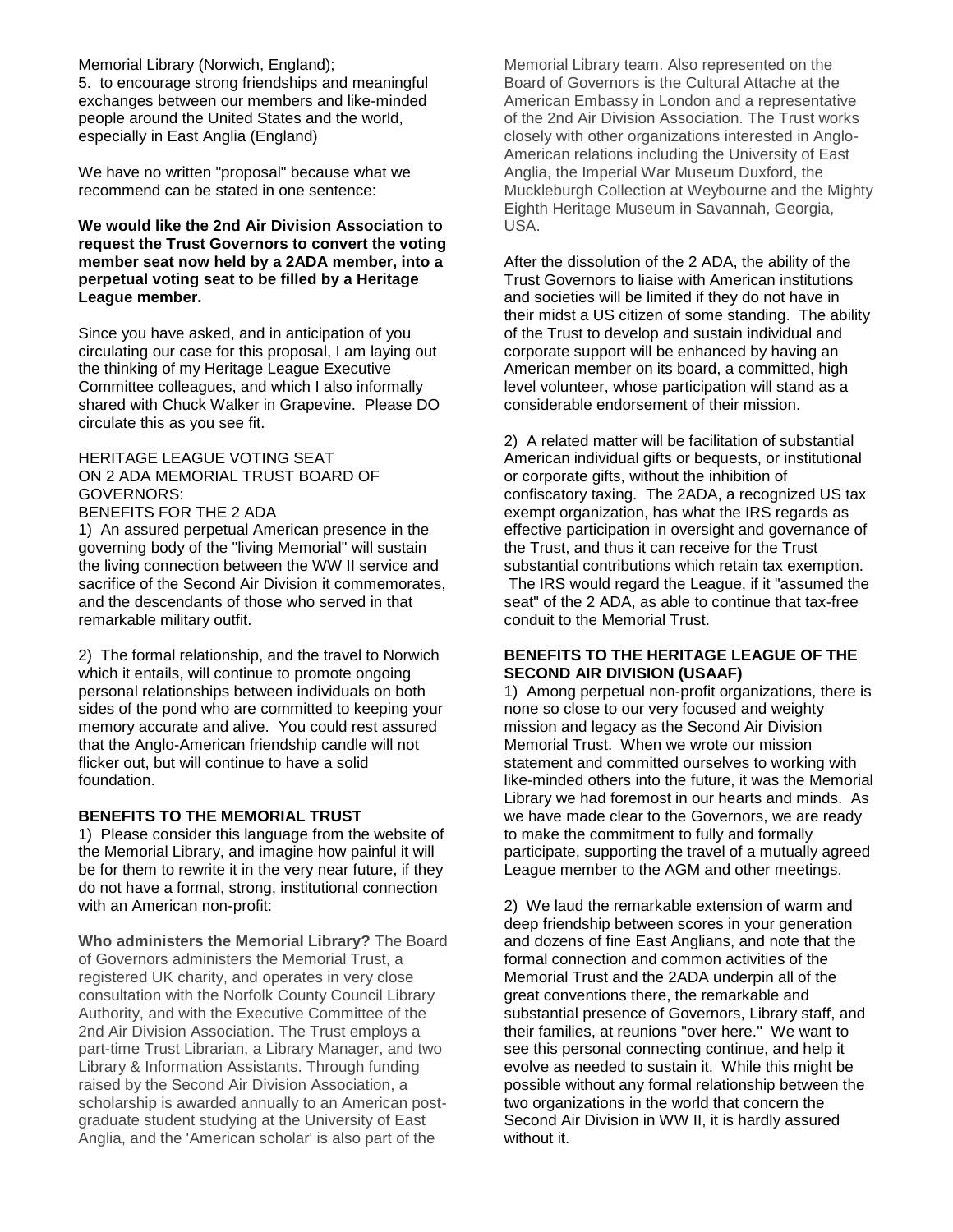This is the time to go for that assurance, and the leaders of the 2ADA are the ones to make it happen.

The following is an email John Lee sent to Jim Guddal, 93<sup>rd</sup> BG Treasurer:

Jim,

I am sending you a copy of an e-mail from Brian Mahoney, who is President of the Heritage League. This issue will be on the agenda at our meeting in Chicago. In order to better prepare for the future, I feel we must discuss this and other subjects regarding the next generation. If you and others can work toward encouraging people to attend, we can work toward accomplishing some of the actions similar to those the 93rd has taken. As the bylaws of the 2nd ADA are set up now, it will take some changes to bring about these objectives. The average age of the Veterans is 87, and I fit into that category, which means we won't be here much

longer. What we face is some resistance from those who feel the organization should close out with the passing of the veterans.

I am very grateful for people like you and others who are willing and eager to perpetuate the memory of the sacrifices made during WWll.

If you have any recommendations on how we can best accomplish this, I am certainly open. Thank you again for your interest and willingness to help. Hope to see you and others in Chicago.

*John Lee, President 2nd ADA*

## **A Hero's Reunion Documentary**

Michael is back from across the pond! Michael Sellers and his wife Suzanne recently returned from a two week European vacation. While seeing everything from the Eiffel Tower to those big old rocks called Stonehenge they even had time to visit our friends at Hardwick. Colin Mann was gracious enough to rendezvous with them at the Norwich train station and then ferry them around for three days. Michael first interviewed Paul Thrower the curator for the 93rd BG museum. Paul mentioned that they have big plans for the museum. Landowner David Woodrow agreed to clean out an existing structure near the museum and convert it into a "Canteen". Paul believes that this building may have actually been a real watering hole for some of the base personnel. They want to possibly serve food on museum open days and display even more

93rd memorabilia. Michael then zipped up to the Norwich Library and interviewed Libby Morgan the Trust Librarian at the 2nd Air Division Memorial wing. Questions came up about how she liked attending the 2nd Air Division '08 reunion in Dallas and also questions about what role she sees the library playing for the future of the 2nd Air Division. In addition, Colin Mann also gave a great interview about how he is on the Memorial Library board of "Friends" and talked about the role of being a liaison between the various base museums throughout East Anglia. Please visit Michael's website [www.aherosreunion.com](http://www.aherosreunion.com/) for updates and video. Michael is currently working on a new design for the 93rd Bomb Group website and hopes to have a preview at the '09 reunion in Louisiana.



Grateful for your service, "then and now,"

*Brian Mahoney*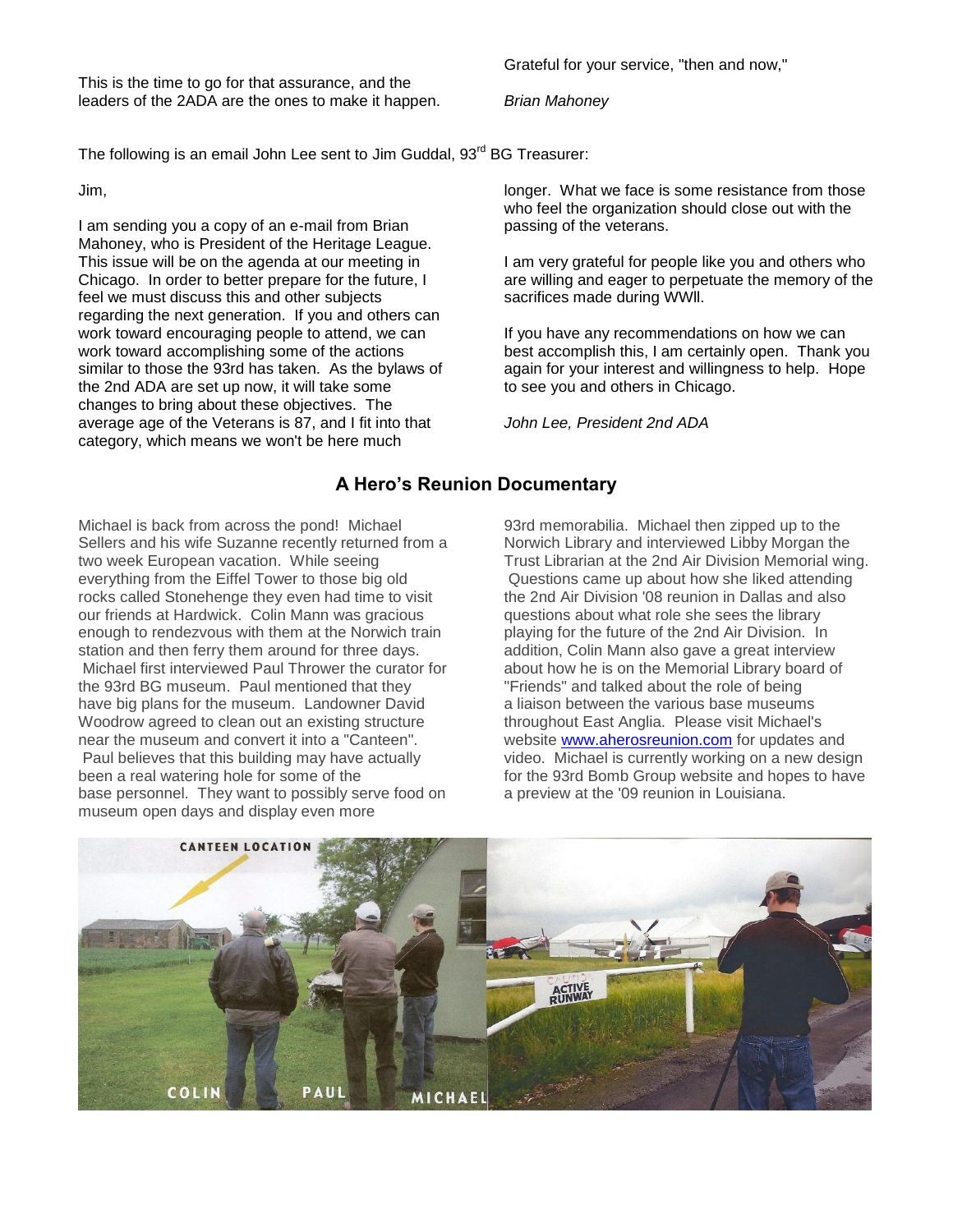## **Letters to the Editor**

#### **Looking for Connection**

What a joy to discover you. Thank you for your service to our country.

My father was one of the "founders" of the 93rd Bomb Group. He has

mentioned "Ted's Flying Circus." He graduated from flying school, on 12 Dec., 1941 in the class of 41-1 (forty-one eye), among the first graduates after Pearl Harbor. Some of his buddies helped him get married in Manchester, New Hampshire in Aug. of 1942. Maybe someone remembers because Mom was the only woman in the wedding.

Is there a way to connect with guys who might remember him? His address is C. M. (Pat) Murphy, Jr., 341 S. Ellington Parkway, Apt. # A-101, Lewisburg, TN. He was a lawyer in his working years. He will be 90 this Oct.

Is there any kind of fund or help since he and Mom are in deteriorating health and are not well-off financially? He had heard there may be some sort of trust fund for people who served in the 93rd or people who fought in WWII or Korea. The Air Force refused him retirement rights and the courts have refused to properly review the improper actions of the Air Force in the case.

He has been working on a lawsuit for almost 20 years to get his retirement started from Oct. of 1979. It's a long story. Do you know of someone to talk to about that?

Thanks for any info you can give me.

Rev. Charles M. Murphy III 306 Charlton Ct. Bluff City, TN 37618 cmmurphywapc@embarqmail.com

## **Stained Glass Memorial Project for the 8th AF Museum in Savannah**

This project is to honor the memories of our 93rd Airmen. The total cost of this project is \$15,000 for the 3 Stained Glass Elements, including the Top Cathedral shaped window above the door and 2 separate panels in the upper portion of the new

fiberglass door. The Stained Glass Memorial will be completed at the end of June.

*Fernley Smith, Past President*

## **Memorial Project Financial Update**

Hello Fellow 93rd BG Assoc. Members, Family and Friends,

I want to bring you up to date on the financing of the stained glass project. On 5/14 I sent the 3rd of 4 payments to the Mighty Eighth AF Museum in the amount of \$5630.

#### \$15,000 Total Project

Balance due is..............\$6225 93rd Acct balance is........\$3225 Net Due Museum is...........\$3000

#### *We are so close to our goal!*

We are most grateful to those who have made a contribution, no matter how small or benevolent. When the stained glass project is complete and ready for installation, we will make sure each person who donated will be inscribed in a nicely bound book and acknowledge those they are honoring.

I would ask if any 93rd member or friend who have not made a contribution thus far, to please do so (no matter how small or large), **the 93rd BG would be most grateful.**

This project is *memorializing* what every proud 93rd BG man contributed to the Victory in Europe May 8th, 1945 which put an end to the tyranny of the Nazi regime, for which the modern world is forever grateful. *Please find it in your hearts to donate whatever you can.*

Paul Levine, Secretary, **847-676-1593** [omahadd@sbcglobal.net](mailto:omahadd@sbcglobal.net)

#### Please make checks payable to: **93rd Bomb Group**

Mail checks to:

**Paul Levine 6530 N. Christiana Ave Lincolnwood, IL 60712**

To pay by credit card, please use the form below and mail your donation to the Mighty Eighth Air Force Museum.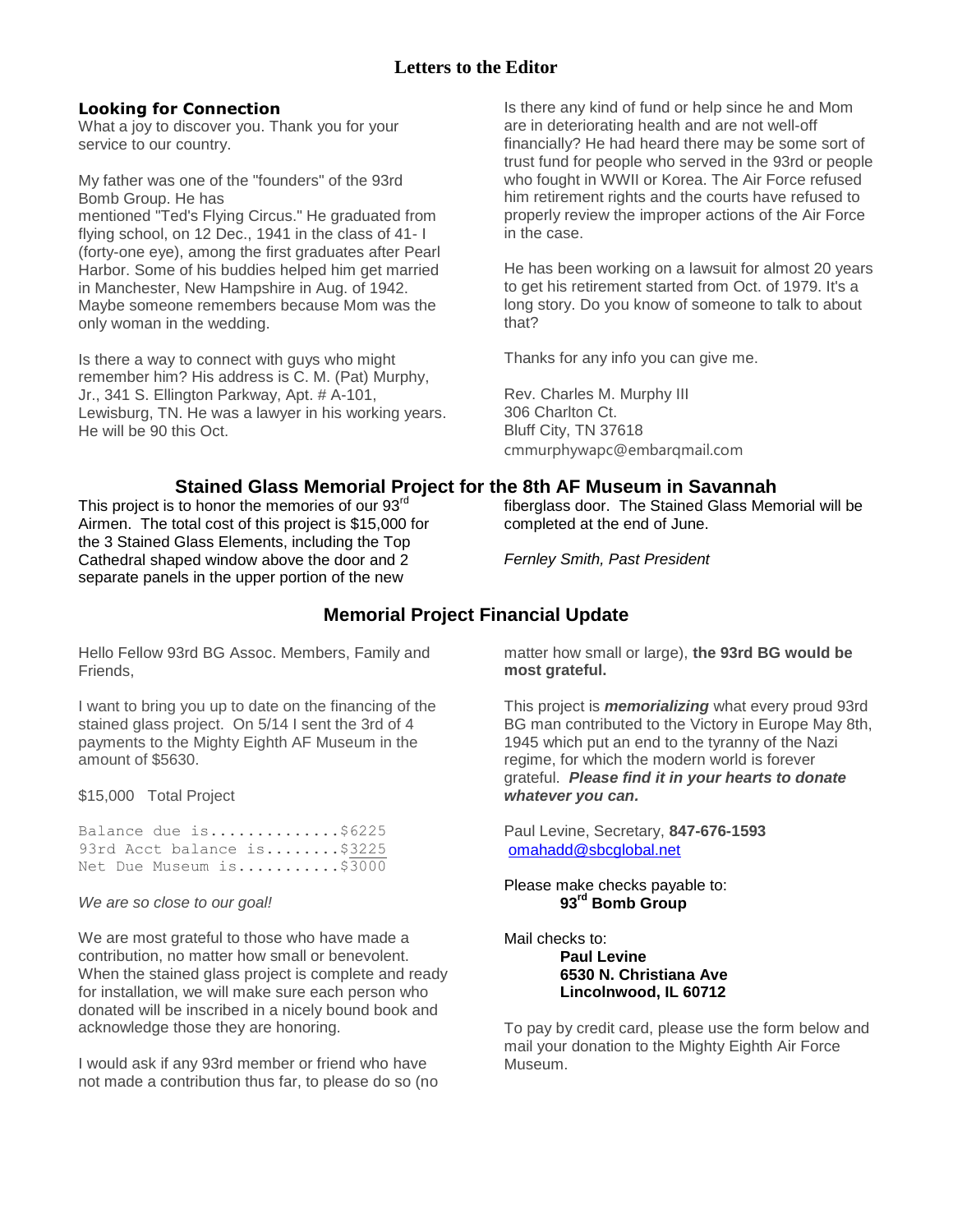

## 93rd Bomb Group 2008 Stained Glass Memorial Project

*I* want to do my part to provide a lasting memory of the 93<sup>rd</sup> Bomb Group through a contribution to the Stained Glass Memorial Project at the Mighty Eighth Air Force Museum.

| Name    |                                                                                                                |                                                                                                                                                  |
|---------|----------------------------------------------------------------------------------------------------------------|--------------------------------------------------------------------------------------------------------------------------------------------------|
| Address |                                                                                                                |                                                                                                                                                  |
| City    | <b>State</b>                                                                                                   | Zip                                                                                                                                              |
| Phone   |                                                                                                                | unannannannannannan                                                                                                                              |
|         | <b>Method of Payment</b>                                                                                       |                                                                                                                                                  |
|         | Check (enclosed)                                                                                               |                                                                                                                                                  |
|         | Debit/Credit Card<br>Visa<br>Mastercard<br>Discover Card<br>American Express                                   | Credit Card Number<br><b>Expiration Date</b><br>Signature                                                                                        |
|         | I would like my debit/credit card charged for my donation:<br>deducted all in one payment of \$<br>total of \$ | deducted in equal payments of \$ each month for a<br>Mail to:<br><b>Stained Glass Memorial Donation</b><br><b>Mighty Eighth Air Force Museum</b> |
|         |                                                                                                                | PO Box 1992<br>Savannah, GA 31402                                                                                                                |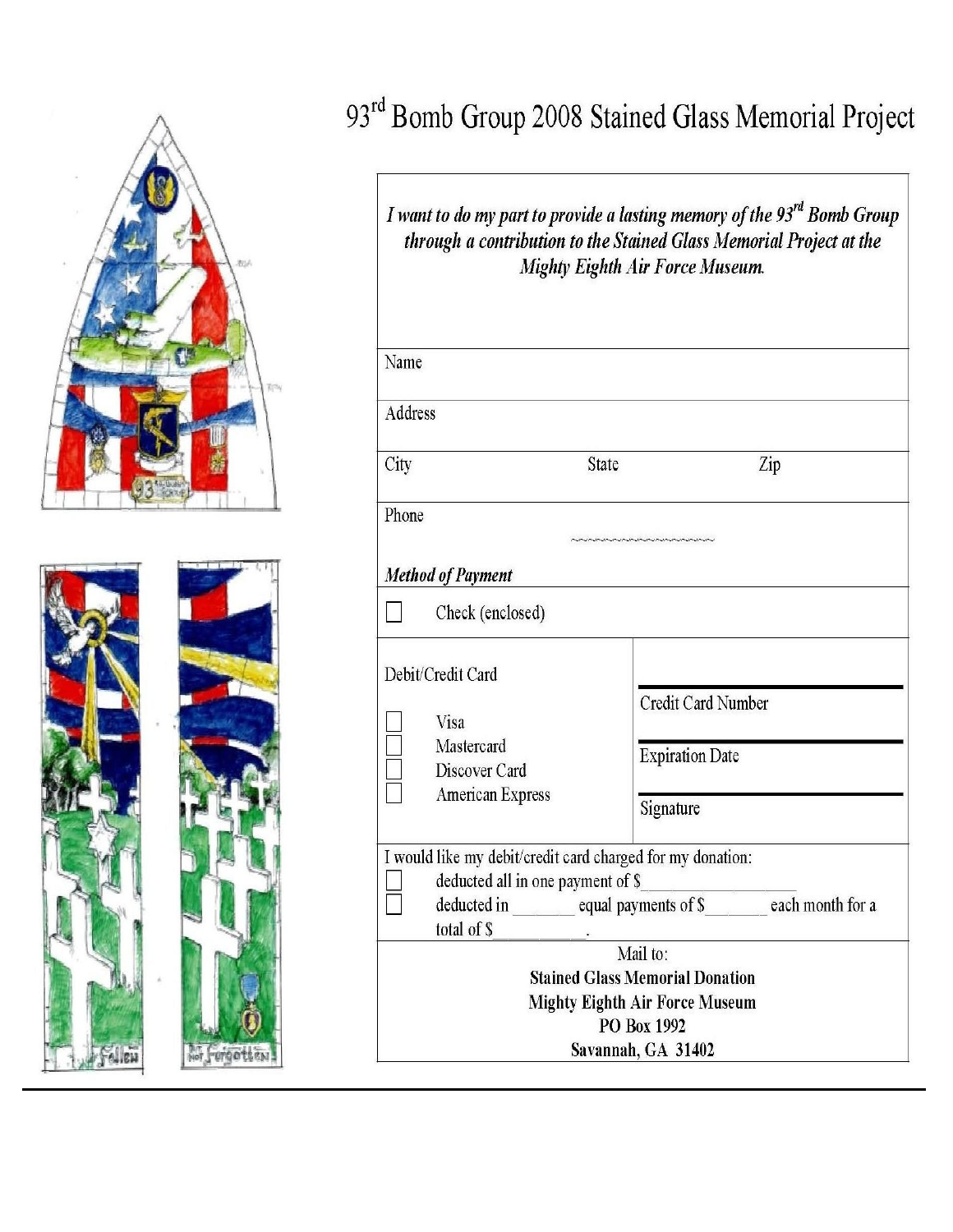## **93rd Bomb Group Reunion 2009 October 22 - 26 Shreveport, LA**

**Step #1** - Make hotel reservations now but not later than October 1st to obtain the group rate. For registration call: **1-800-225-5466**

The hotel's address and phone number are:

Homewood Suites, Hilton 5485 Financial Plaza Shreveport, LA 71129 (318) 549-2000

Please give the following group name/group code to the reservation agent when making reservation: "93<sup>rd</sup> Bomb Group". State and local taxes of 13.1% (at this time) are additional. Total cost including taxes is shown in the table below:

| Room Style                | Daily Rate | Tax (13.1%) | Per Day Total |
|---------------------------|------------|-------------|---------------|
| <b>Studio King Suite</b>  | \$99       | \$12.97     | \$111.97      |
| 1 Bedroom King Suite      | \$109      | \$14.28     | \$123.28      |
| 1 Bedroom 2 Queen Suite   | \$115      | \$15.07     | \$130.07      |
| 2 Bedroom 1 King, 2 Queen | \$139      | \$18.21     | \$157.21      |

Rates are available for 3 days prior and 3 days after the meeting dates beginning on October 19<sup>th</sup> and ending on October  $29<sup>th</sup>$ . Room rates include:

> Studio, one- and/or two-bedroom suites feature separate living and sleeping areas Fully equipped kitchen, refrigerator, microwave, stove, dishwasher Two remote control TVs Complimentary high speed internet access Reception/light meal Thursday evening Hot Breakfast every morning Shuttle to and from the Airport and locations within 5 miles

**Step #2** - Tell us that you are coming to the reunion and how many will be in your group. Simply mail, call or email Joe and Phyllis so we can estimate how many people will be attending. You can change your mind at any time before the formal registration concludes in September.

> Joe and Phyllis Duran 309 E. Santa Paula St Santa Paula, CA 93060 Phone: (805) 525-4681 Email: [dogpatchraider@gmail.com](mailto:dogpatchraider@gmail.com)

**Step #3** - Make travel arrangements to arrive in time for dinner at 6:30 PM on Thursday October 22nd. The hotel provides shuttle service to and from the airport and within a five mile radius of the hotel.

If you arrive after the shuttle hours, the hotel will pay for the Taxi when you arrive. Simply contact the hotel to request the shuttle and they will provide instructions.

**Step #4** - Complete Registration Form and submit with your check not later than September 25<sup>th</sup>. Make check payable to **93rd Bombardment Group**.

**Step #5** - Mail completed form to:

Joe and Phyllis Duran 309 E. Santa Paula St Santa Paula, CA 93060

**Step #6** - Plan to join us for a great time going "Back to the Beginning" at Barksdale AFB. We hope you'll be there, too!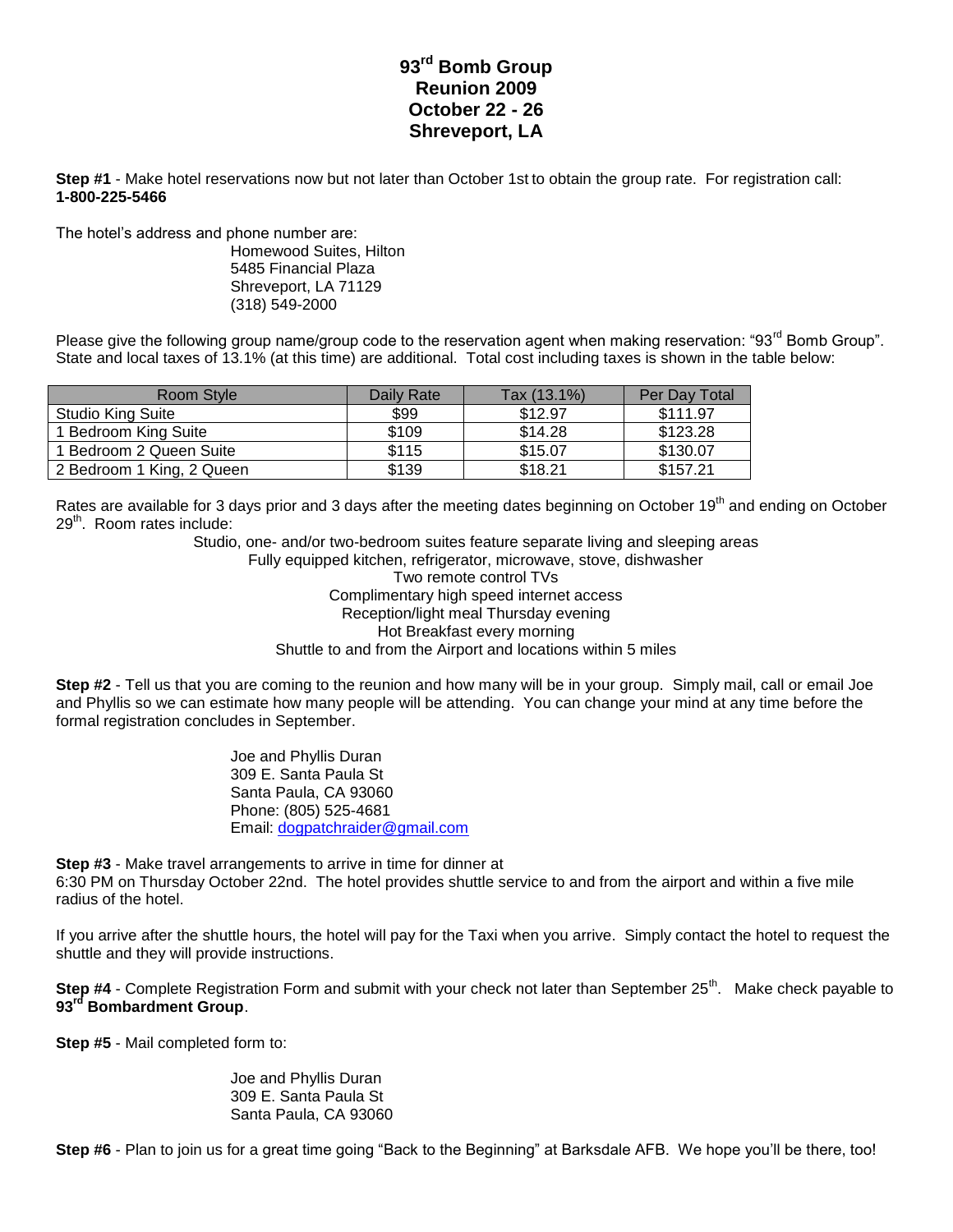## **2009 93rd Bomb Group Reunion Registration Form**

| Name: |                                    | <u> 1989 - Jan Barnett, fransk politiker (d. 1989)</u> |         |       |
|-------|------------------------------------|--------------------------------------------------------|---------|-------|
|       | (Street)                           | (City)                                                 | (State) | (Zip) |
|       |                                    |                                                        |         |       |
|       | <b>Additional Attendees Names:</b> |                                                        |         |       |
|       |                                    |                                                        |         |       |
|       |                                    |                                                        |         |       |
|       |                                    |                                                        |         |       |
|       |                                    |                                                        |         |       |
|       |                                    |                                                        |         |       |
|       |                                    |                                                        |         |       |

## **Calculate your registration fee:**

The registration fee includes: Breakfast, Dinner for four evenings, 2 box lunches, Transportation, Hospitality room, Door prizes. The reservation fee does not include your hotel rooms.

Number in group: \_\_\_\_\_\_\_\_\_\_\_ times \$235 = \_\_\_\_\_\_\_\_\_\_\_\_\_

**Please complete form and enclose check payable to the 93rd Bomb Group for the total amount. Shreveport Reunion Fee Refund Policy: No refund will be made after Sep 22nd.**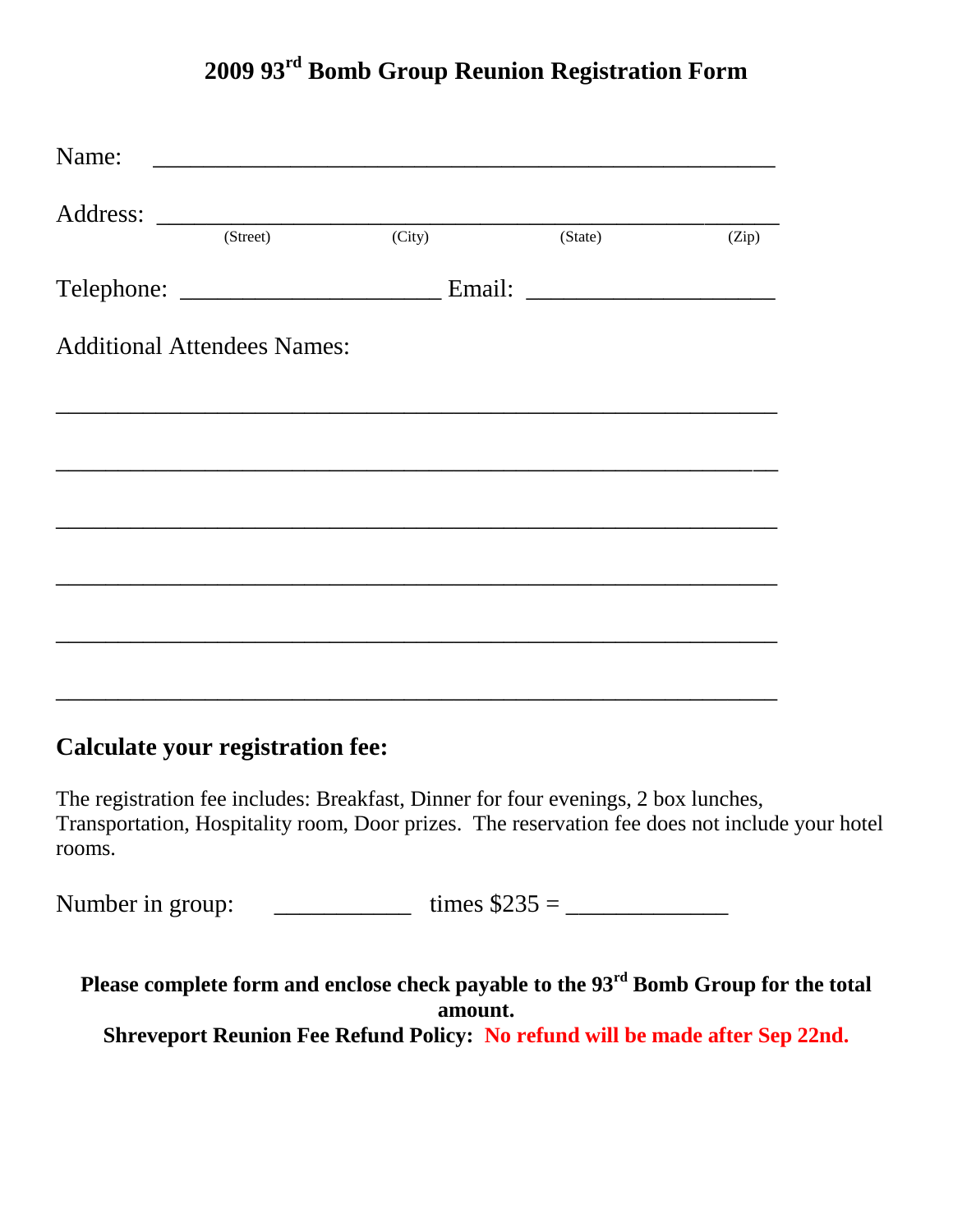## **REUNION FEE REFUND POLICY**

Last minute cancellations can cause significant loss to the 93<sup>rd</sup> Bomb Group. This loss results because we must guarantee your attendance to the hotel relative to all meals and other related costs. When you don't show, we still get charged for meals and other charges related to those meals.

We recognize that there will always be unforeseen events beyond your control, and we truly regret your personal inconvenience. However, your executive committee has decided that we must stay with our policy of "pay as you go" for reunion costs.

We have reviewed the choices: we can either add an extra amount to everyone's fees to cover last minute cancellations, or we can set a deadline date for cancellations after which the fees paid cannot be refunded.

In order to keep our reunion fees as low as possible, your executive committee has chosen the deadline date choice. Therefore, a deadline date, based on hotel contract requirements for each reunion will be provided to you at the time you make your reservations, and included in our reunion announcements in the Ball of Fire.

## **93rd Bomb Group Reunion October 22 – 26, 2009 Shreveport & Barksdale AFB, LA Schedule of Events (Draft)**

#### **Thursday, October 22**

1:00 PM – Reunion Committee Meeting 2:00 PM – Registration – Homewood Suites Hilton 5:30 PM – Complimentary Manager's Reception/Dinner Buffet 7:30 PM – Welcome Program - Master of Ceremonies – Paul Levine Schedule Review – TBD 7:45 PM – 93rd Historian's Presentation

9:00 PM - Hospitality Room Open

#### **Friday, October 23**

6:00 AM - 9:00 AM - Complimentary Breakfast Buffet 9:30 AM – Educational Program (for all ages) – presented by 93rd Historian  $11:30$  AM – Box Lunch at hotel 1:30 PM – Bus departs for Barksdale AFB 2:00 PM - Tour of  $8<sup>th</sup>$  Air Force Museum and Barksdale AFB – 30 Minute Movie 4:30 PM – Reception at  $8<sup>th</sup>$  Air Force Officer's Club 5:30 PM –6:30 PM – Dinner at Barksdale Officer's Club, Dedalion Room 5:30 PM – Color Guard from Barksdale AFB 7:00 PM – Guest Speaker - TBD 8:00 PM – Bus Returns to Hotel

#### **Saturday, October 24**

7:00 AM – 10:30 AM - Complimentary Breakfast Buffet 10:00 AM – 12:00 PM –  $93<sup>rd</sup>$  Business Meeting & Web Page Demonstration 12:00 PM – Enroute to Barksdale Air Force Base 12:30 PM – Box Lunch at hotel 2:00 PM - Flight Line Visit & B-52 Tour - Tentative 4:00 PM – Enroute to Restaurant - TBD  $4.30$  PM – Social Hour & Dinner 6:30 PM –Enroute to Hotel 7:00 PM – Hospitality Room Open

#### **Sunday, October 25**

7:00 AM – 10:30 AM - Complimentary Breakfast Buffet 11:00 AM – Buses depart for Red River District/Louisiana Boardwalk 12:30 PM – Lunch on your own 1:30 PM – Visit to American Rose Center 3:00 PM – Buses Return to Hotel 3:30 PM – Hospitality Room Open 5:30 PM – Hospitality Room Closed 6:30 PM – Dinner at Hotel 7:00 PM – Memorial Service and Program

#### **Monday, October 26**

6:00 AM - 9:00 AM - Complimentary Breakfast Buffet

#### **Things to Do in Shreveport/Bossier City** From the Visitor's Center Web Site

Shreveport-Bossier City is full of relaxing modern convenience wrapped in welcoming Southern charm. We take care of our visitors like family, filling you up with our tastiest food and treating you to as much

entertainment as you want.

We are Louisiana's Other Side, and here, we are a mix

of wide open Texas spirit and spicy Cajun attitude. We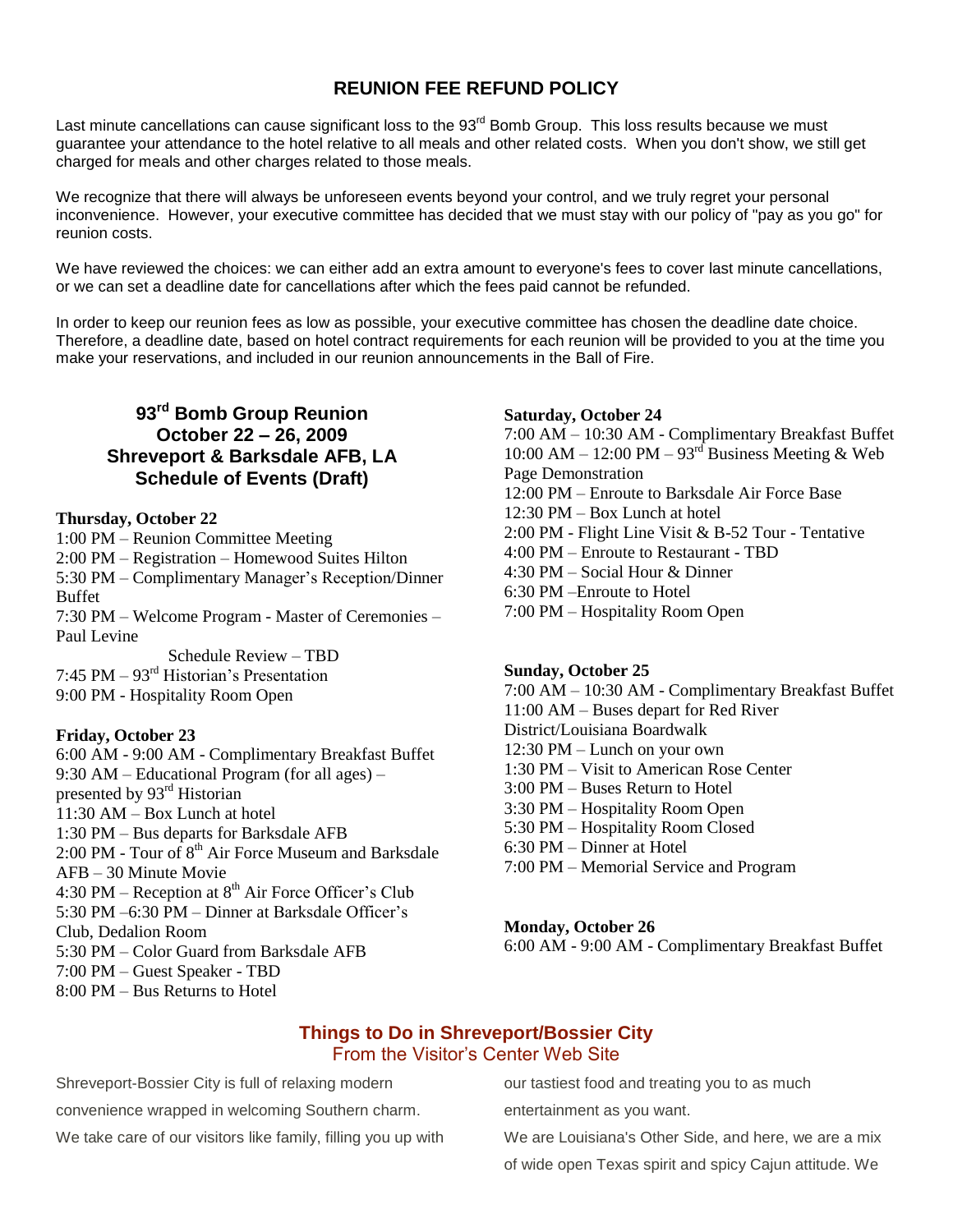took the best of big Texas and the tastiest of Louisiana and blended it into our own brand of entertainment and fun. From big, outdoor festivals to laugh-til-your-sidehurts indoor comedy shows, this northwestern corner of the state has it all.

Festivals are our trademark, and we hold them from the time the first warm breeze dances across our faces to the time cool air convinces us it's time to go indoors. Shreveport Bossier City's festivals draw hundreds of thousands, from this state and others, all ready to experience our family-friendly fun with loads of good food, days of dancing, art and a whole lot more. Our artistic legacy runs deep. We have live theater and symphony performances, and on any given weekend you're likely to find concerts by today's popular artists as well as those by yesterday's favorites to take you on a whimsical trip down memory lane. Our museums showcase our rich history, including our place in musical lore as the place where Elvis Presley got his start on the Louisiana Hayride.

Take a trip down to the Red River, and get ready for good shopping at the Louisiana Boardwalk and exciting gaming at our casinos. Bring your appetite, because along the river, we have plenty of delicious eating there, too! Eat at the Louisiana Boardwalk or at the casinos – or at any of the other restaurants near the river – and you get a feast of riverfront fun. It's no wonder we do so much on the riverfront – the river is an important part of who we are! The Red River is how we got our start when a boat captain by the name of Capt. Henry Miller Shreve cleared a logjam on the Red River in the 1830s, opening the way for trade and leading to the establishing of Shreveport. Bossier City came along shortly thereafter, bringing with it Barksdale Air Force Base, the world's largest airfield of its time and a key player in today's military.

We show off all this. Whether it's an afternoon of riverfront shopping, gaming and eating or a visit to our famous Barksdale Air Show, you get a chance to engage your fun-loving side because we turn history into an experience. When you're in Shreveport-Bossier City, you never can tell what opportunities await.

#### **Folded Wings**

.

#### **Anita Rosacker 6-2008**

Anita Rosacker was the wife of Joseph Rosacker, who passed away several years ago. They both attended many reunions of the 93<sup>rd</sup> and were considered outstanding members and friends. Joseph and James

#### **Edgar J. Allen 12-19-2008**

Edgar J. Allen was a part of the 328 squadron and he flew several planes as a lead crew. His crew included co-pilot Elgar Roles (deceased), navigator Earl Heffner, Bombardier Bill Reynolds (deceased), Engineer George

#### **William B. Ferraro 3-27-2009.**

William B. Ferraro was the radio operator on squadron #328 with Pilot John R. Cadle, co-pilot Samuel J. Kesler, bombardier Hearol R. Veteto, navigator Eric E. Erickson,

#### **Edward Stromdah 4-2009**

Edward Stromdahl passed away and his daughter, Pam Carlson expressed her appreciation for the years of

Rutherford were in class 43-K Cadets, then both served in the  $93<sup>rd</sup>$  together

*James (Jim) Rutherford, Ret. USAF*

Baker (deceased 5/1/09), Tail Gunner, Sam Zinn, Radio Operator, Bob Reese (deceased), Nose Gunner, Tony Rapp, and Waist Gunner, Lee Schick (deceased).

engineers, Prentis. A. Lewis and Frederick Kidd, waistgunners, Arthur J. DeCoster, nose-gunner Robert G. Faulker, and tail-gunner Charles Youree.

enjoyment her father received from reading about the 93<sup>rd</sup> Bomb Group in the BOFQE.